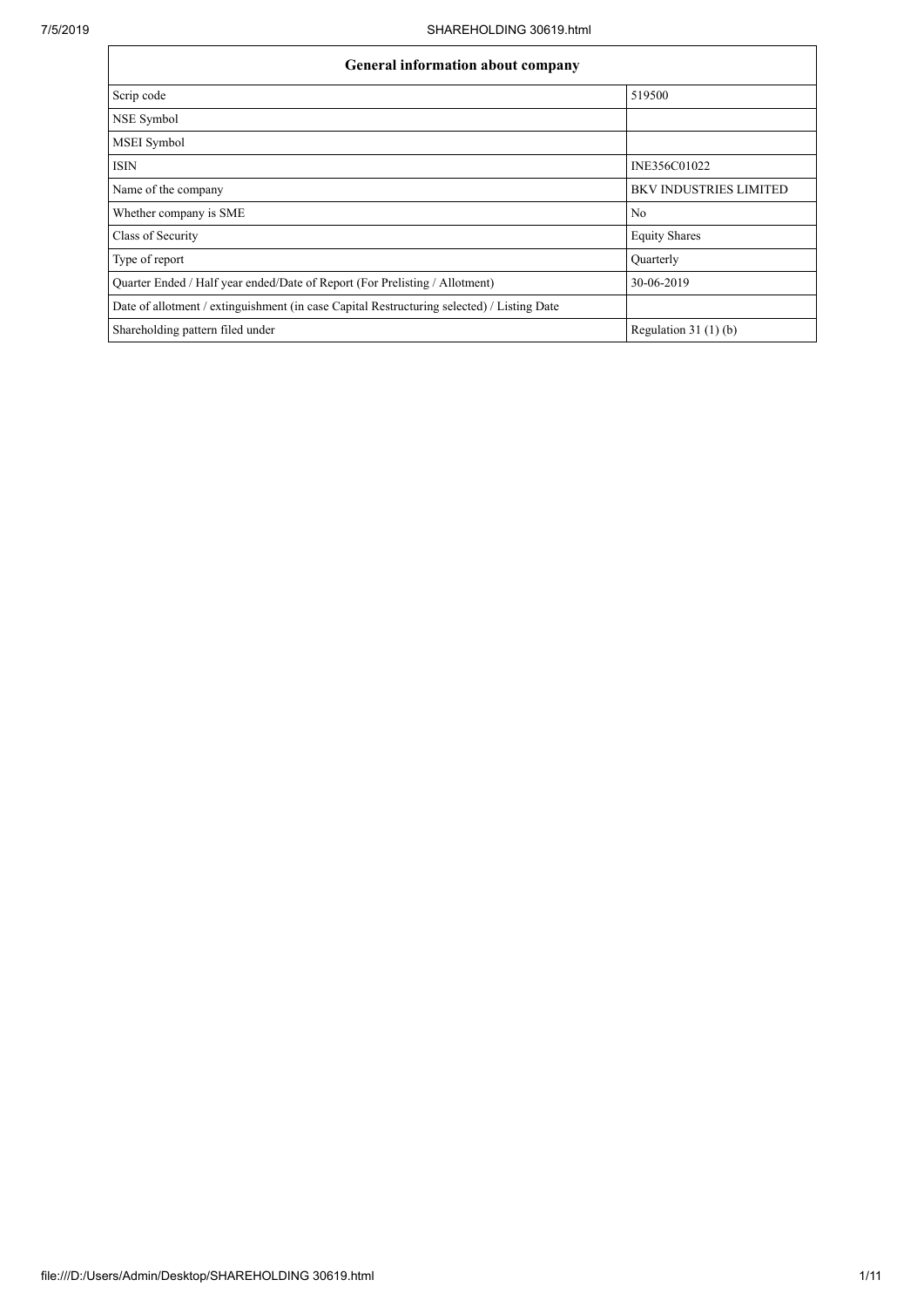÷

|                 | <b>Declaration</b>                                                                        |                |                                |                       |                             |  |  |  |  |  |  |
|-----------------|-------------------------------------------------------------------------------------------|----------------|--------------------------------|-----------------------|-----------------------------|--|--|--|--|--|--|
| Sr.<br>No.      | Particular                                                                                | Yes/No         | Promoter and<br>Promoter Group | Public<br>shareholder | Non Promoter-<br>Non Public |  |  |  |  |  |  |
| $\vert$ 1       | Whether the Listed Entity has issued any partly paid up shares?                           | No             | N <sub>0</sub>                 | N <sub>0</sub>        | N <sub>0</sub>              |  |  |  |  |  |  |
| $\overline{2}$  | Whether the Listed Entity has issued any Convertible Securities<br>$\overline{?}$         | N <sub>o</sub> | No                             | No                    | N <sub>o</sub>              |  |  |  |  |  |  |
| $\overline{3}$  | Whether the Listed Entity has issued any Warrants?                                        | N <sub>0</sub> | No.                            | No                    | N <sub>0</sub>              |  |  |  |  |  |  |
| $\overline{4}$  | Whether the Listed Entity has any shares against which<br>depository receipts are issued? | No.            | No                             | No                    | N <sub>o</sub>              |  |  |  |  |  |  |
| $\overline{5}$  | Whether the Listed Entity has any shares in locked-in?                                    | No.            | No                             | No                    | N <sub>o</sub>              |  |  |  |  |  |  |
| 6               | Whether any shares held by promoters are pledge or otherwise<br>encumbered?               | N <sub>0</sub> | No                             |                       |                             |  |  |  |  |  |  |
| $\overline{7}$  | Whether company has equity shares with differential voting<br>rights?                     | N <sub>0</sub> | No                             | No                    | N <sub>o</sub>              |  |  |  |  |  |  |
| $8\phantom{.}8$ | Whether the listed entity has any significant beneficial owner?                           | N <sub>o</sub> |                                |                       |                             |  |  |  |  |  |  |

÷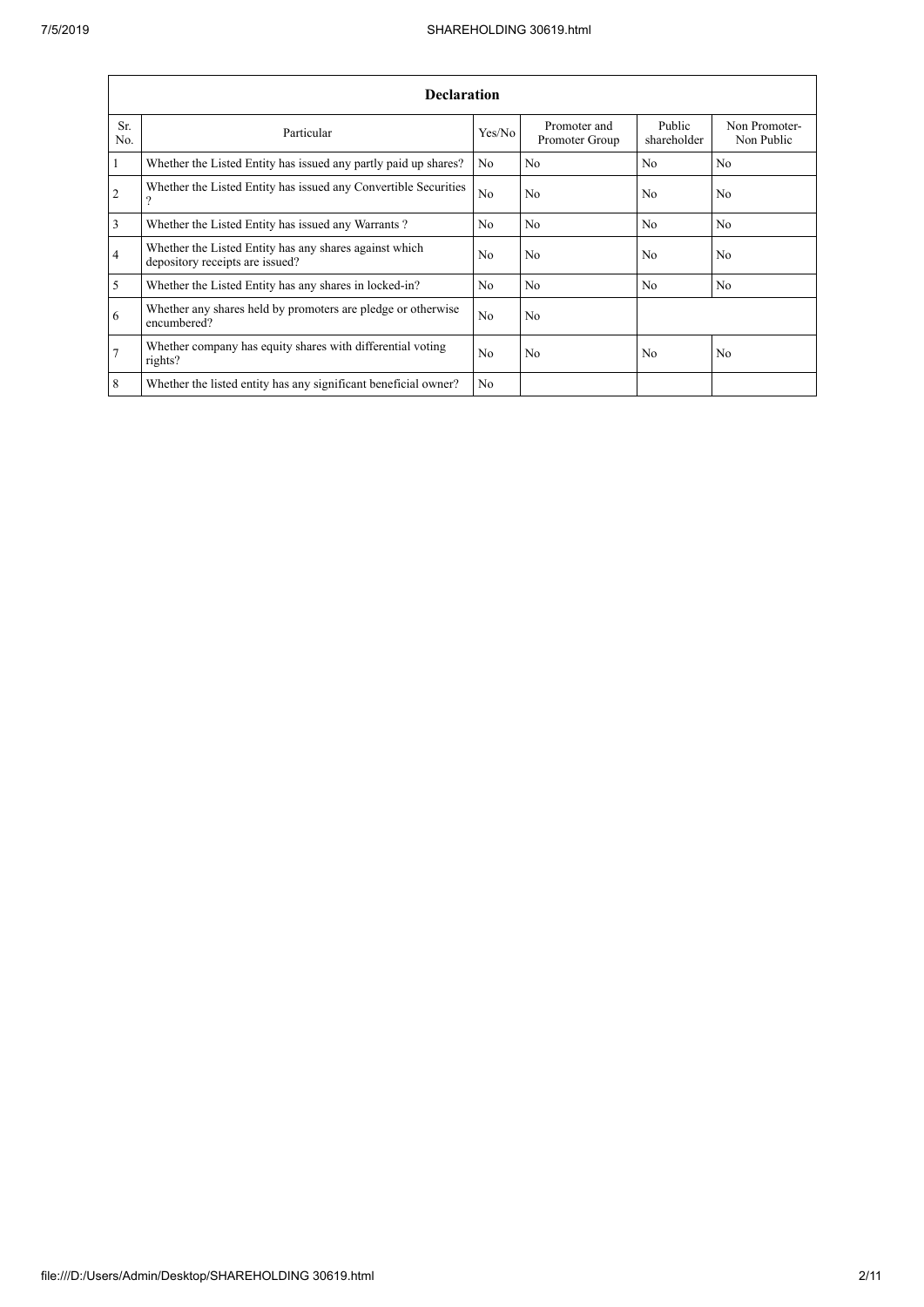|                 | Table I - Summary Statement holding of specified securities |                                                                                                           |                                      |                   |                          |                      |                                        |                                                                  |  |          |            |
|-----------------|-------------------------------------------------------------|-----------------------------------------------------------------------------------------------------------|--------------------------------------|-------------------|--------------------------|----------------------|----------------------------------------|------------------------------------------------------------------|--|----------|------------|
| Category        |                                                             | Nos. Of                                                                                                   | No. of                               | No. Of<br>Partly  | No. Of<br>shares         | Total nos.<br>shares | Shareholding as a<br>% of total no. of | Number of Voting Rights held in each<br>class of securities (IX) |  |          |            |
| Category<br>(1) | of<br>shareholder                                           | shareholders                                                                                              | fully paid<br>up equity              | paid-up<br>equity | underlying<br>Depository | held (VII)           | shares (calculated<br>as per SCRR,     | No of Voting (XIV) Rights                                        |  |          | Total as a |
|                 | (II)                                                        | $= (IV) +$<br>shares<br>shares<br>(III)<br>Receipts<br>held (IV)<br>held<br>$(V)$ + $(VI)$<br>(VI)<br>(V) | 1957) (VIII) As a<br>% of $(A+B+C2)$ | Class eg:<br>X    | Class<br>eg:y            | Total                | $%$ of<br>$(A+B+C)$                    |                                                                  |  |          |            |
| (A)             | Promoter<br>$\&$<br>Promoter<br>Group                       | 11                                                                                                        | 10820284                             |                   |                          | 10820284             | 70.04                                  | 10820284                                                         |  | 10820284 | 70.04      |
| (B)             | Public                                                      | 13020                                                                                                     | 4628300                              |                   |                          | 4628300              | 29.96                                  | 4628300                                                          |  | 4628300  | 29.96      |
| (C)             | Non<br>Promoter-<br>Non Public                              |                                                                                                           |                                      |                   |                          |                      |                                        |                                                                  |  |          |            |
| (C1)            | <b>Shares</b><br>underlying<br><b>DRs</b>                   |                                                                                                           |                                      |                   |                          |                      |                                        |                                                                  |  |          |            |
| (C2)            | Shares held<br>by<br>Employee<br>Trusts                     |                                                                                                           |                                      |                   |                          |                      |                                        |                                                                  |  |          |            |
|                 | Total                                                       | 13031                                                                                                     | 15448584                             |                   |                          | 15448584             | 100                                    | 15448584                                                         |  | 15448584 | 100        |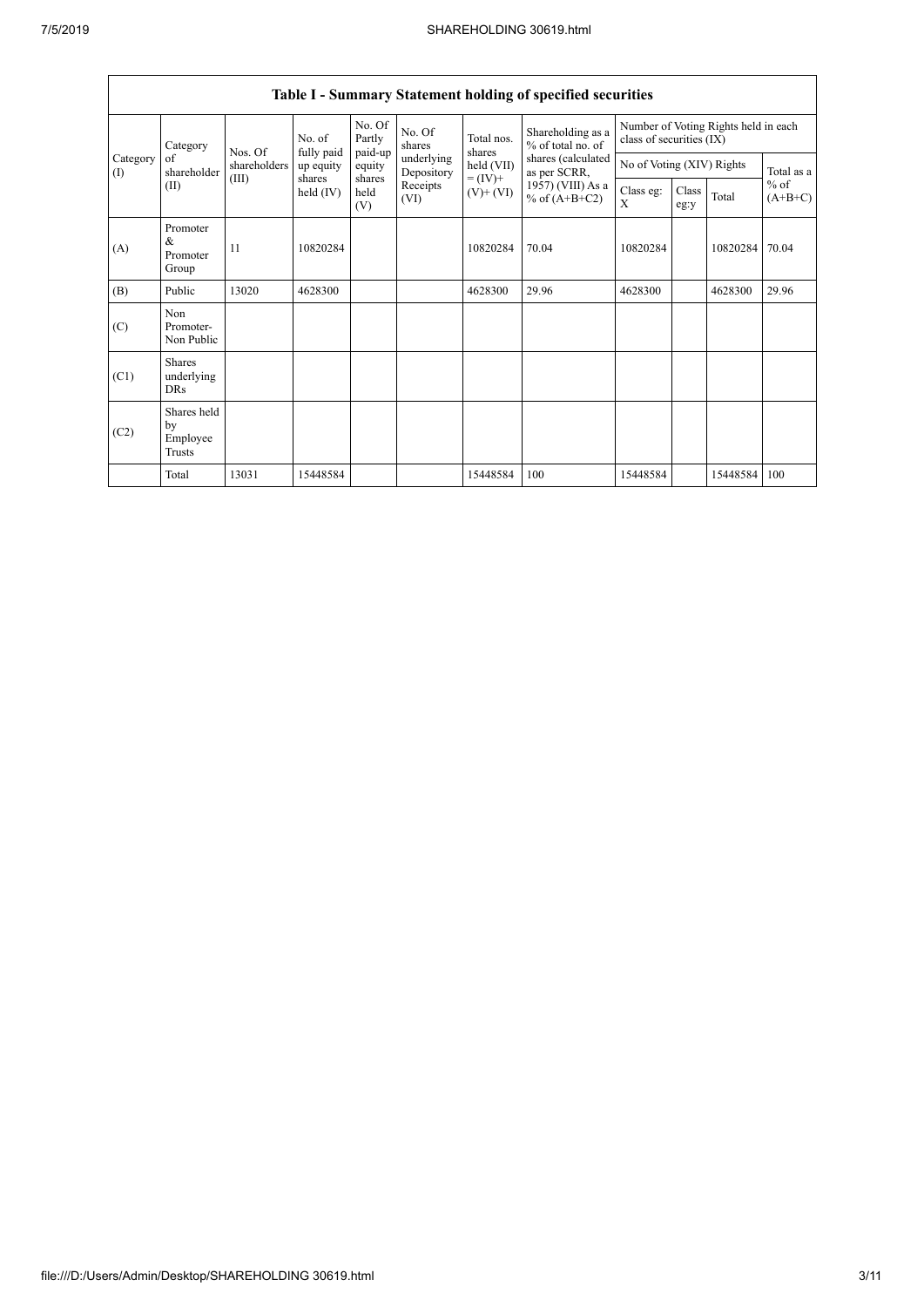|                                        | Table I - Summary Statement holding of specified securities |                                                                                          |                                                                             |                                                                                                               |                                                                                                                                                                                  |                                        |                                                  |                                                                               |                                                                    |                                       |  |
|----------------------------------------|-------------------------------------------------------------|------------------------------------------------------------------------------------------|-----------------------------------------------------------------------------|---------------------------------------------------------------------------------------------------------------|----------------------------------------------------------------------------------------------------------------------------------------------------------------------------------|----------------------------------------|--------------------------------------------------|-------------------------------------------------------------------------------|--------------------------------------------------------------------|---------------------------------------|--|
| Category<br>of<br>$($ $\Gamma$<br>(II) | Category                                                    | No. Of<br><b>Shares</b><br>Underlying<br>Outstanding<br>convertible<br>securities<br>(X) | No. of<br><b>Shares</b><br>Underlying<br>Outstanding<br>Warrants<br>$(X_i)$ | No. Of Shares<br>Underlying<br>Outstanding<br>convertible<br>securities and<br>No. Of<br>Warrants (Xi)<br>(a) | Shareholding, as a %<br>assuming full<br>conversion of<br>convertible securities (<br>as a percentage of<br>diluted share capital)<br>$(XI) = (VII)+(X) As a %$<br>of $(A+B+C2)$ | Number of<br>Locked in<br>shares (XII) |                                                  | Number of<br><b>Shares</b><br>pledged or<br>otherwise<br>encumbered<br>(XIII) |                                                                    | Number of<br>equity shares<br>held in |  |
|                                        | shareholder                                                 |                                                                                          |                                                                             |                                                                                                               |                                                                                                                                                                                  | No.<br>(a)                             | As a<br>$%$ of<br>total<br>Shares<br>held<br>(b) | No.<br>(a)                                                                    | As $\mathbf{a}$<br>$%$ of<br>total<br><b>Shares</b><br>held<br>(b) | dematerialized<br>form $(XIV)$        |  |
| (A)                                    | Promoter<br>$\&$<br>Promoter<br>Group                       |                                                                                          |                                                                             |                                                                                                               | 70.04                                                                                                                                                                            |                                        |                                                  |                                                                               |                                                                    | 10820284                              |  |
| (B)                                    | Public                                                      |                                                                                          |                                                                             |                                                                                                               | 29.96                                                                                                                                                                            |                                        |                                                  |                                                                               |                                                                    | 1852700                               |  |
| (C)                                    | Non<br>Promoter-<br>Non Public                              |                                                                                          |                                                                             |                                                                                                               |                                                                                                                                                                                  |                                        |                                                  |                                                                               |                                                                    |                                       |  |
| (C1)                                   | Shares<br>underlying<br><b>DRs</b>                          |                                                                                          |                                                                             |                                                                                                               |                                                                                                                                                                                  |                                        |                                                  |                                                                               |                                                                    |                                       |  |
| (C2)                                   | Shares held<br>by<br>Employee<br><b>Trusts</b>              |                                                                                          |                                                                             |                                                                                                               |                                                                                                                                                                                  |                                        |                                                  |                                                                               |                                                                    |                                       |  |
|                                        | Total                                                       |                                                                                          |                                                                             |                                                                                                               | 100                                                                                                                                                                              |                                        |                                                  |                                                                               |                                                                    | 12672984                              |  |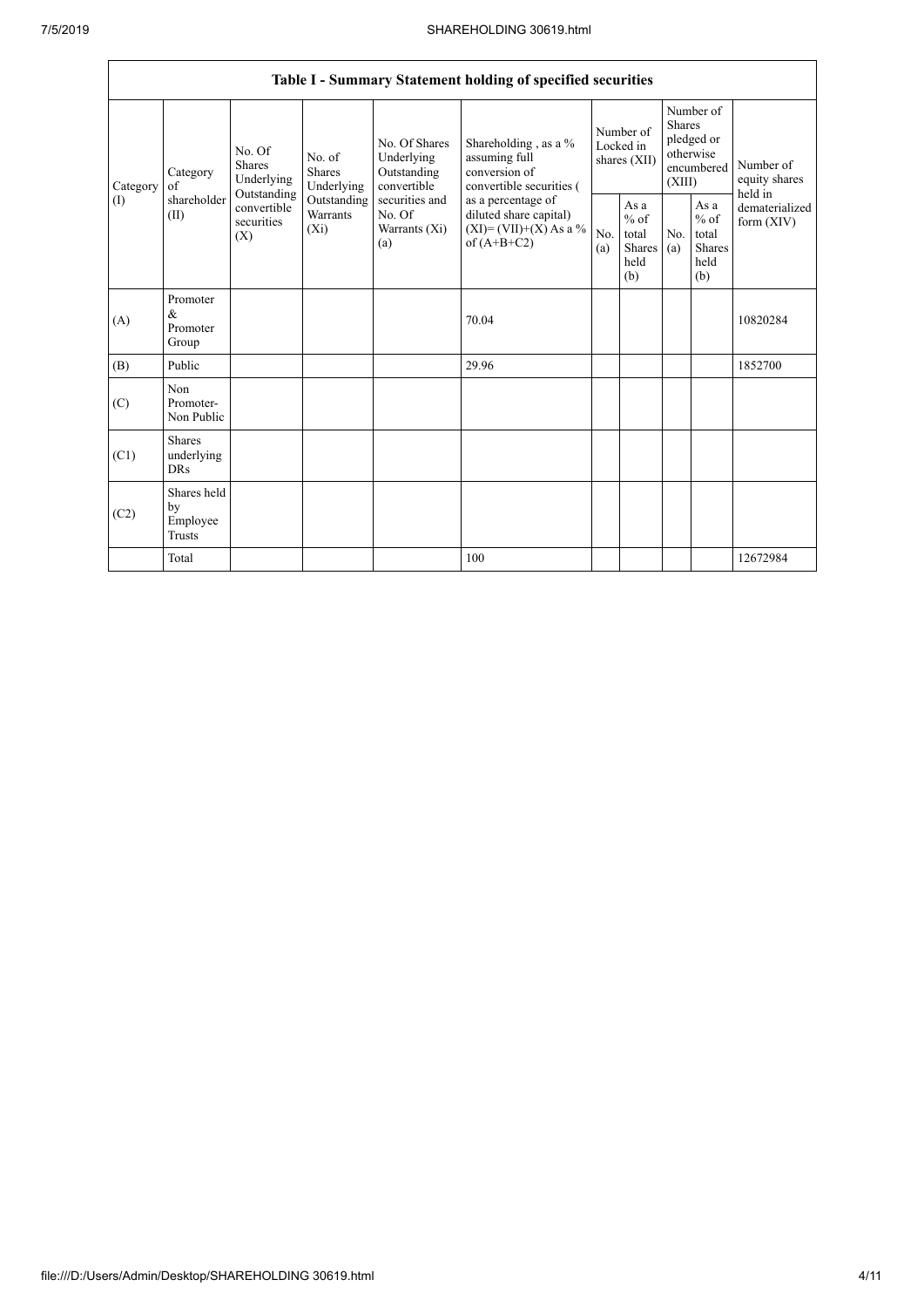$\overline{1}$ 

| Table II - Statement showing shareholding pattern of the Promoter and Promoter Group           |                                                                                                         |                                  |                                                          |                                 |                                    |                             |                                                      |                           |               |                                      |                           |
|------------------------------------------------------------------------------------------------|---------------------------------------------------------------------------------------------------------|----------------------------------|----------------------------------------------------------|---------------------------------|------------------------------------|-----------------------------|------------------------------------------------------|---------------------------|---------------|--------------------------------------|---------------------------|
|                                                                                                |                                                                                                         |                                  |                                                          | No.<br>Of                       | No. Of                             | Total nos.                  | Shareholding<br>as a % of                            | class of securities (IX)  |               | Number of Voting Rights held in each |                           |
| Sr.                                                                                            | Category &<br>Name of the                                                                               | Nos. Of<br>shareholders<br>(III) | No. of<br>fully paid<br>up equity<br>shares<br>held (IV) | Partly<br>paid-<br>up           | shares<br>underlying<br>Depository | shares<br>held<br>$(VII) =$ | total no. of<br>shares<br>(calculated as             | No of Voting (XIV) Rights |               |                                      | Total<br>as a %<br>of     |
|                                                                                                | Shareholders (I)                                                                                        |                                  |                                                          | equity<br>shares<br>held<br>(V) | Receipts<br>(VI)                   | $(IV)$ +<br>$(V)$ + $(VI)$  | per SCRR,<br>1957) (VIII)<br>As a % of<br>$(A+B+C2)$ | Class eg:<br>X            | Class<br>eg:y | Total                                | Total<br>Voting<br>rights |
| $\boldsymbol{\rm{A}}$                                                                          | Table II - Statement showing shareholding pattern of the Promoter and Promoter Group                    |                                  |                                                          |                                 |                                    |                             |                                                      |                           |               |                                      |                           |
| (1)                                                                                            | Indian                                                                                                  |                                  |                                                          |                                 |                                    |                             |                                                      |                           |               |                                      |                           |
| (a)                                                                                            | Individuals/Hindu<br>undivided Family                                                                   | 11                               | 10820284                                                 |                                 |                                    | 10820284                    | 70.04                                                | 10820284                  |               | 10820284                             | 70.04                     |
| Sub-Total<br>(A)(1)                                                                            |                                                                                                         | 11                               | 10820284                                                 |                                 |                                    | 10820284                    | 70.04                                                | 10820284                  |               | 10820284                             | 70.04                     |
| (2)                                                                                            | Foreign                                                                                                 |                                  |                                                          |                                 |                                    |                             |                                                      |                           |               |                                      |                           |
| Total<br>Shareholding<br>of Promoter<br>and<br>Promoter<br>Group $(A)=$<br>$(A)(1)+(A)$<br>(2) |                                                                                                         | 11                               | 10820284                                                 |                                 |                                    | 10820284                    | 70.04                                                | 10820284                  |               | 10820284                             | 70.04                     |
| $\, {\bf B}$                                                                                   | Table III - Statement showing shareholding pattern of the Public shareholder                            |                                  |                                                          |                                 |                                    |                             |                                                      |                           |               |                                      |                           |
| (1)                                                                                            | Institutions                                                                                            |                                  |                                                          |                                 |                                    |                             |                                                      |                           |               |                                      |                           |
| (a)                                                                                            | Mutual Funds                                                                                            | $\overline{2}$                   | 41900                                                    |                                 |                                    | 41900                       | 0.27                                                 | 41900                     |               | 41900                                | 0.27                      |
| (f)                                                                                            | Financial<br>Institutions/<br><b>Banks</b>                                                              | 1                                | 5000                                                     |                                 |                                    | 5000                        | 0.03                                                 | 5000                      |               | 5000                                 | 0.03                      |
| (i)                                                                                            | Any Other<br>(specify)                                                                                  | $\mathbf{1}$                     | 19400                                                    |                                 |                                    | 19400                       | 0.13                                                 | 19400                     |               | 19400                                | 0.13                      |
| Sub-Total<br>(B)(1)                                                                            |                                                                                                         | 4                                | 66300                                                    |                                 |                                    | 66300                       | 0.43                                                 | 66300                     |               | 66300                                | 0.43                      |
| (3)                                                                                            | Non-institutions                                                                                        |                                  |                                                          |                                 |                                    |                             |                                                      |                           |               |                                      |                           |
| (a(i))                                                                                         | Individuals -<br>i.Individual<br>shareholders<br>holding nominal<br>share capital up<br>to Rs. 2 lakhs. | 12832                            | 3774577                                                  |                                 |                                    | 3774577                     | 24.43                                                | 3774577                   |               | 3774577                              | 24.43                     |
| (b)                                                                                            | NBFCs registered<br>with RBI                                                                            | $\mathbf{1}$                     | 500                                                      |                                 |                                    | 500                         | $\boldsymbol{0}$                                     | 500                       |               | 500                                  | $\overline{0}$            |
| (e)                                                                                            | Any Other<br>(specify)                                                                                  | 183                              | 786923                                                   |                                 |                                    | 786923                      | 5.09                                                 | 786923                    |               | 786923                               | 5.09                      |
| Sub-Total<br>(B)(3)                                                                            |                                                                                                         | 13016                            | 4562000                                                  |                                 |                                    | 4562000                     | 29.53                                                | 4562000                   |               | 4562000                              | 29.53                     |
| <b>Total Public</b><br>Shareholding<br>$(B)=(B)(1)+$<br>$(B)(2)+(B)$<br>(3)                    |                                                                                                         | 13020                            | 4628300                                                  |                                 |                                    | 4628300                     | 29.96                                                | 4628300                   |               | 4628300                              | 29.96                     |
| $\mathbf C$                                                                                    | Table IV - Statement showing shareholding pattern of the Non Promoter- Non Public shareholder           |                                  |                                                          |                                 |                                    |                             |                                                      |                           |               |                                      |                           |
| Total (<br>$A+B+C2$ )                                                                          |                                                                                                         | 13031                            | 15448584                                                 |                                 |                                    | 15448584                    | 100                                                  | 15448584                  |               | 15448584                             | 100                       |
| Total<br>$(A+B+C)$                                                                             |                                                                                                         | 13031                            | 15448584                                                 |                                 |                                    | 15448584                    | 100                                                  | 15448584                  |               | 15448584                             | 100                       |

 $\overline{\phantom{a}}$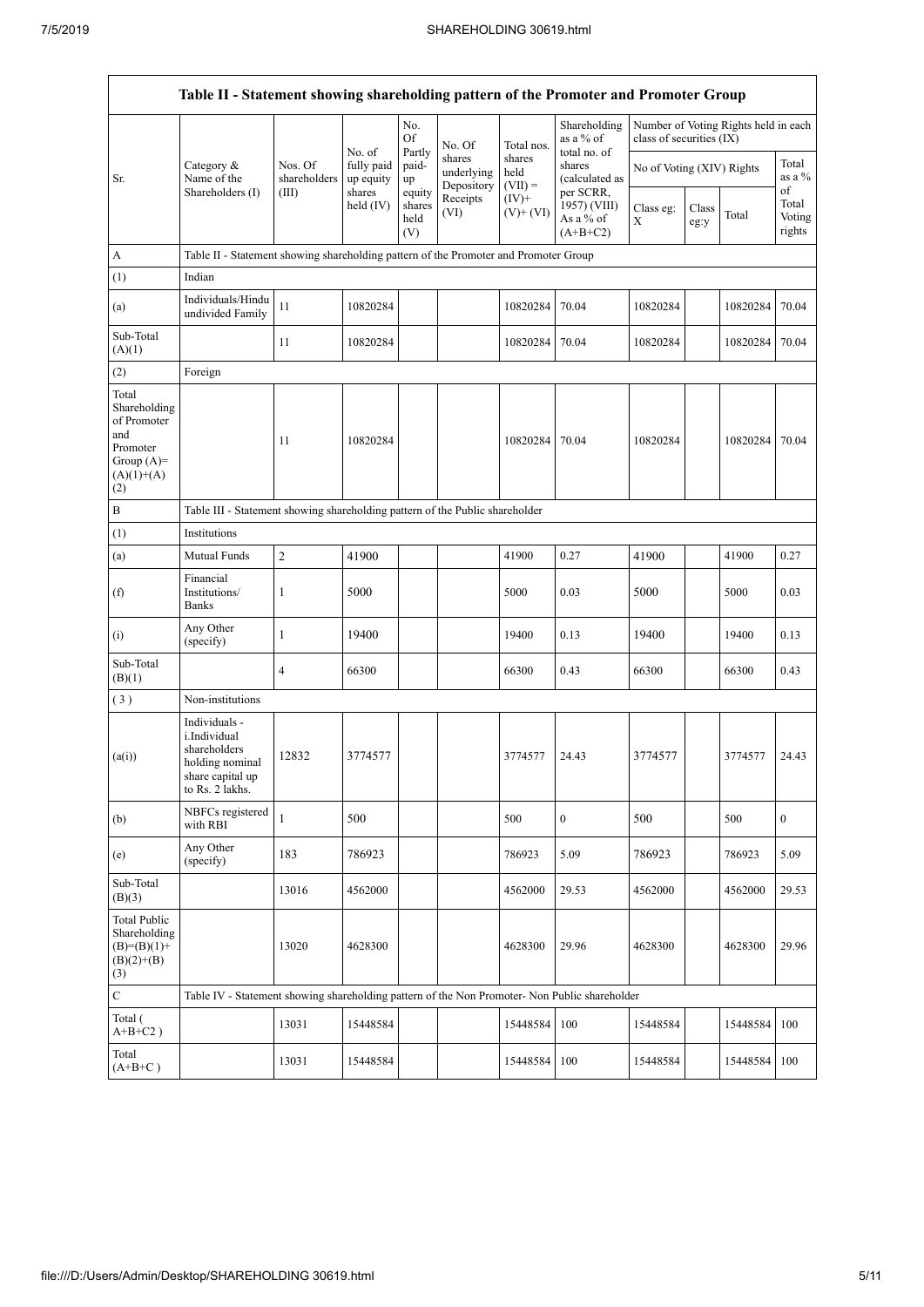| Table II - Statement showing shareholding pattern of the Promoter and Promoter Group    |                                                                                 |                                    |                                                           |                                                                                                                                                                           |  |                                                  |            |                                                                        |                                       |
|-----------------------------------------------------------------------------------------|---------------------------------------------------------------------------------|------------------------------------|-----------------------------------------------------------|---------------------------------------------------------------------------------------------------------------------------------------------------------------------------|--|--------------------------------------------------|------------|------------------------------------------------------------------------|---------------------------------------|
| Sr.                                                                                     | No. Of<br>No. of<br><b>Shares</b><br><b>Shares</b><br>Underlying<br>Outstanding | Underlying                         | No. Of Shares<br>Underlying<br>Outstanding<br>convertible | Shareholding, as a %<br>assuming full conversion of<br>convertible securities (as a<br>percentage of diluted share<br>capital) $(XI) = (VII)+(X) As$<br>a % of $(A+B+C2)$ |  | Number of<br>Locked in<br>shares (XII)           |            | Number of<br>Shares<br>pledged or<br>otherwise<br>encumbered<br>(XIII) | Number of<br>equity shares<br>held in |
|                                                                                         | convertible<br>securities<br>(X)                                                | Outstanding<br>Warrants<br>$(X_i)$ | securities and<br>No. Of Warrants<br>(Xi)(a)              |                                                                                                                                                                           |  | As a<br>$%$ of<br>total<br>Shares<br>held<br>(b) | No.<br>(a) | As $\mathbf a$<br>$%$ of<br>total<br><b>Shares</b><br>held<br>(b)      | dematerialized<br>form (XIV)          |
| A                                                                                       |                                                                                 |                                    |                                                           | Table II - Statement showing shareholding pattern of the Promoter and Promoter Group                                                                                      |  |                                                  |            |                                                                        |                                       |
| (1)                                                                                     | Indian                                                                          |                                    |                                                           |                                                                                                                                                                           |  |                                                  |            |                                                                        |                                       |
| (a)                                                                                     |                                                                                 |                                    |                                                           | 70.04                                                                                                                                                                     |  |                                                  |            |                                                                        | 10820284                              |
| Sub-Total (A)<br>(1)                                                                    |                                                                                 |                                    |                                                           | 70.04                                                                                                                                                                     |  |                                                  |            |                                                                        | 10820284                              |
| (2)                                                                                     | Foreign                                                                         |                                    |                                                           |                                                                                                                                                                           |  |                                                  |            |                                                                        |                                       |
| Total<br>Shareholding<br>of Promoter<br>and Promoter<br>Group $(A)=$<br>$(A)(1)+(A)(2)$ |                                                                                 |                                    |                                                           | 70.04                                                                                                                                                                     |  |                                                  |            |                                                                        | 10820284                              |
| $\, {\bf B}$                                                                            |                                                                                 |                                    |                                                           | Table III - Statement showing shareholding pattern of the Public shareholder                                                                                              |  |                                                  |            |                                                                        |                                       |
| (1)                                                                                     | Institutions                                                                    |                                    |                                                           |                                                                                                                                                                           |  |                                                  |            |                                                                        |                                       |
| (a)                                                                                     |                                                                                 |                                    |                                                           | 0.27                                                                                                                                                                      |  |                                                  |            |                                                                        | $\boldsymbol{0}$                      |
| (f)                                                                                     |                                                                                 |                                    |                                                           | 0.03                                                                                                                                                                      |  |                                                  |            |                                                                        | $\boldsymbol{0}$                      |
| (i)                                                                                     |                                                                                 |                                    |                                                           | 0.13                                                                                                                                                                      |  |                                                  |            |                                                                        | $\boldsymbol{0}$                      |
| Sub-Total (B)<br>(1)                                                                    |                                                                                 |                                    |                                                           | 0.43                                                                                                                                                                      |  |                                                  |            |                                                                        | $\boldsymbol{0}$                      |
| (3)                                                                                     | Non-institutions                                                                |                                    |                                                           |                                                                                                                                                                           |  |                                                  |            |                                                                        |                                       |
| (a(i))                                                                                  |                                                                                 |                                    |                                                           | 24.43                                                                                                                                                                     |  |                                                  |            |                                                                        | 1725877                               |
| (b)                                                                                     |                                                                                 |                                    |                                                           | $\boldsymbol{0}$                                                                                                                                                          |  |                                                  |            |                                                                        | 500                                   |
| (e)                                                                                     |                                                                                 |                                    |                                                           | 5.09                                                                                                                                                                      |  |                                                  |            |                                                                        | 126323                                |
| Sub-Total (B)<br>(3)                                                                    |                                                                                 |                                    |                                                           | 29.53                                                                                                                                                                     |  |                                                  |            |                                                                        | 1852700                               |
| <b>Total Public</b><br>Shareholding<br>$(B)= (B)(1) +$<br>$(B)(2)+(B)(3)$               |                                                                                 |                                    |                                                           | 29.96                                                                                                                                                                     |  |                                                  |            |                                                                        | 1852700                               |
| $\mathbf C$                                                                             |                                                                                 |                                    |                                                           | Table IV - Statement showing shareholding pattern of the Non Promoter- Non Public shareholder                                                                             |  |                                                  |            |                                                                        |                                       |
| Total (<br>$A+B+C2$ )                                                                   |                                                                                 |                                    |                                                           | 100                                                                                                                                                                       |  |                                                  |            |                                                                        | 12672984                              |
| Total (A+B+C                                                                            |                                                                                 |                                    |                                                           | 100                                                                                                                                                                       |  |                                                  |            |                                                                        | 12672984                              |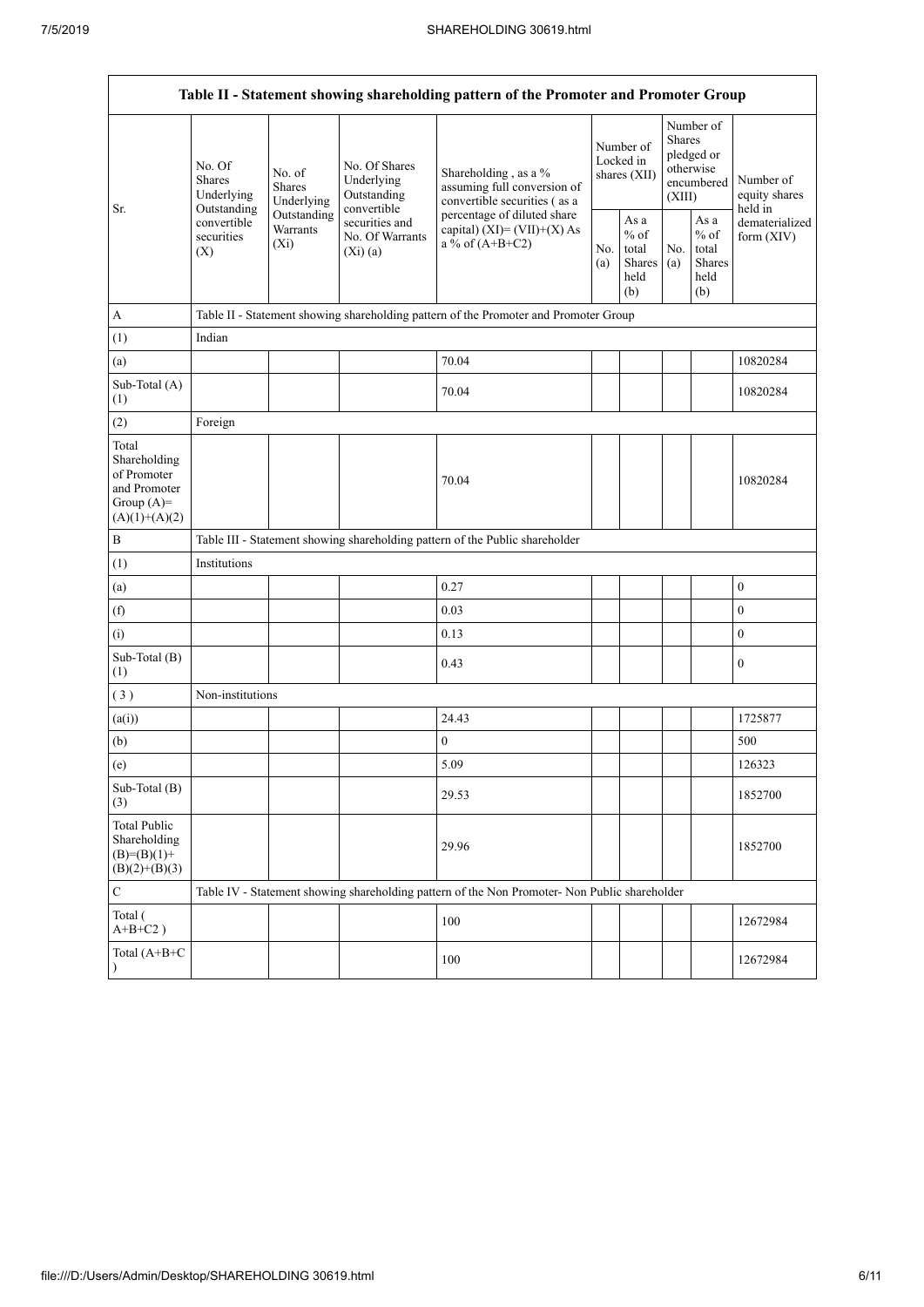| Individuals/Hindu undivided Family                                                                                                                                                             |                                                               |                                                  |                                                   |                                   |                                     |                                      |                                                |  |  |
|------------------------------------------------------------------------------------------------------------------------------------------------------------------------------------------------|---------------------------------------------------------------|--------------------------------------------------|---------------------------------------------------|-----------------------------------|-------------------------------------|--------------------------------------|------------------------------------------------|--|--|
| Searial No.                                                                                                                                                                                    | $\mathbf{1}$                                                  | $\overline{2}$                                   | 3                                                 | $\overline{4}$                    | $\sqrt{5}$                          | 6                                    | $\tau$                                         |  |  |
| Name of the<br>Shareholders<br>(1)                                                                                                                                                             | <b>BOMMIDALA</b><br><b>KASIVISWANADHAM</b>                    | <b>BOMMIDALA</b><br><b>SAROJA</b><br><b>DEVI</b> | <b>BOMMIDALA</b><br><b>RAMA</b><br><b>KRISHNA</b> | <b>BOMMIDALA</b><br><b>ANITHA</b> | <b>BOMMIDALA</b><br><b>SRINIVAS</b> | <b>DEVISETTY</b><br><b>RAMA DEVI</b> | <b>BAYYA</b><br><b>SRINIVASA</b><br><b>RAO</b> |  |  |
| PAN(II)                                                                                                                                                                                        | AEPTB2885H                                                    | AHRPB1991K                                       | ADAPB3514H                                        | AHLPB0893J                        | ADAPB2985L                          | ACAPD0918N                           | ACHPB2325E                                     |  |  |
| No. of fully<br>paid up equity<br>shares held<br>(IV)                                                                                                                                          | 158822                                                        | 113716                                           | 9866821                                           | 406825                            | 236900                              | 3500                                 | 4500                                           |  |  |
| No. Of Partly<br>paid-up equity<br>shares held<br>(V)                                                                                                                                          |                                                               |                                                  |                                                   |                                   |                                     |                                      |                                                |  |  |
| No. Of shares<br>underlying<br>Depository<br>Receipts (VI)                                                                                                                                     |                                                               |                                                  |                                                   |                                   |                                     |                                      |                                                |  |  |
| Total nos.<br>shares held<br>$(VII) = (IV) +$<br>$(V)$ + $(VI)$                                                                                                                                | 158822                                                        | 113716                                           | 9866821                                           | 406825                            | 236900                              | 3500                                 | 4500                                           |  |  |
| Shareholding<br>as a % of total<br>no. of shares<br>(calculated as<br>per SCRR,<br>1957) (VIII)<br>As a % of<br>$(A+B+C2)$                                                                     | 1.03                                                          | 0.74                                             | 63.87                                             | 2.63                              | 1.53                                | 0.02                                 | 0.03                                           |  |  |
|                                                                                                                                                                                                | Number of Voting Rights held in each class of securities (IX) |                                                  |                                                   |                                   |                                     |                                      |                                                |  |  |
| Class eg:X                                                                                                                                                                                     | 158822                                                        | 113716                                           | 9866821                                           | 406825                            | 236900                              | 3500                                 | 4500                                           |  |  |
| Class eg:y                                                                                                                                                                                     |                                                               |                                                  |                                                   |                                   |                                     |                                      |                                                |  |  |
| Total                                                                                                                                                                                          | 158822                                                        | 113716                                           | 9866821                                           | 406825                            | 236900                              | 3500                                 | 4500                                           |  |  |
| Total as a %<br>of Total<br>Voting rights                                                                                                                                                      | 1.03                                                          | 0.74                                             | 63.87                                             | 2.63                              | 1.53                                | 0.02                                 | 0.03                                           |  |  |
| No. Of Shares<br>Underlying<br>Outstanding<br>convertible<br>securities (X)                                                                                                                    |                                                               |                                                  |                                                   |                                   |                                     |                                      |                                                |  |  |
| No. of Shares<br>Underlying<br>Outstanding<br>Warrants (Xi)                                                                                                                                    |                                                               |                                                  |                                                   |                                   |                                     |                                      |                                                |  |  |
| No. Of Shares<br>Underlying<br>Outstanding<br>convertible<br>securities and<br>No. Of<br>Warrants (Xi)<br>(a)                                                                                  |                                                               |                                                  |                                                   |                                   |                                     |                                      |                                                |  |  |
| Shareholding,<br>as a %<br>assuming full<br>conversion of<br>convertible<br>securities (as a<br>percentage of<br>diluted share<br>capital) (XI)=<br>$(VII)+(Xi)(a)$<br>As a % of<br>$(A+B+C2)$ | 1.03                                                          | 0.74                                             | 63.87                                             | 2.63                              | 1.53                                | 0.02                                 | 0.03                                           |  |  |
|                                                                                                                                                                                                | Number of Locked in shares (XII)                              |                                                  |                                                   |                                   |                                     |                                      |                                                |  |  |
| No. (a)                                                                                                                                                                                        |                                                               |                                                  |                                                   |                                   |                                     |                                      |                                                |  |  |
| As a % of<br>total Shares<br>held (b)                                                                                                                                                          |                                                               |                                                  |                                                   |                                   |                                     |                                      |                                                |  |  |

Number of Shares pledged or otherwise encumbered (XIII)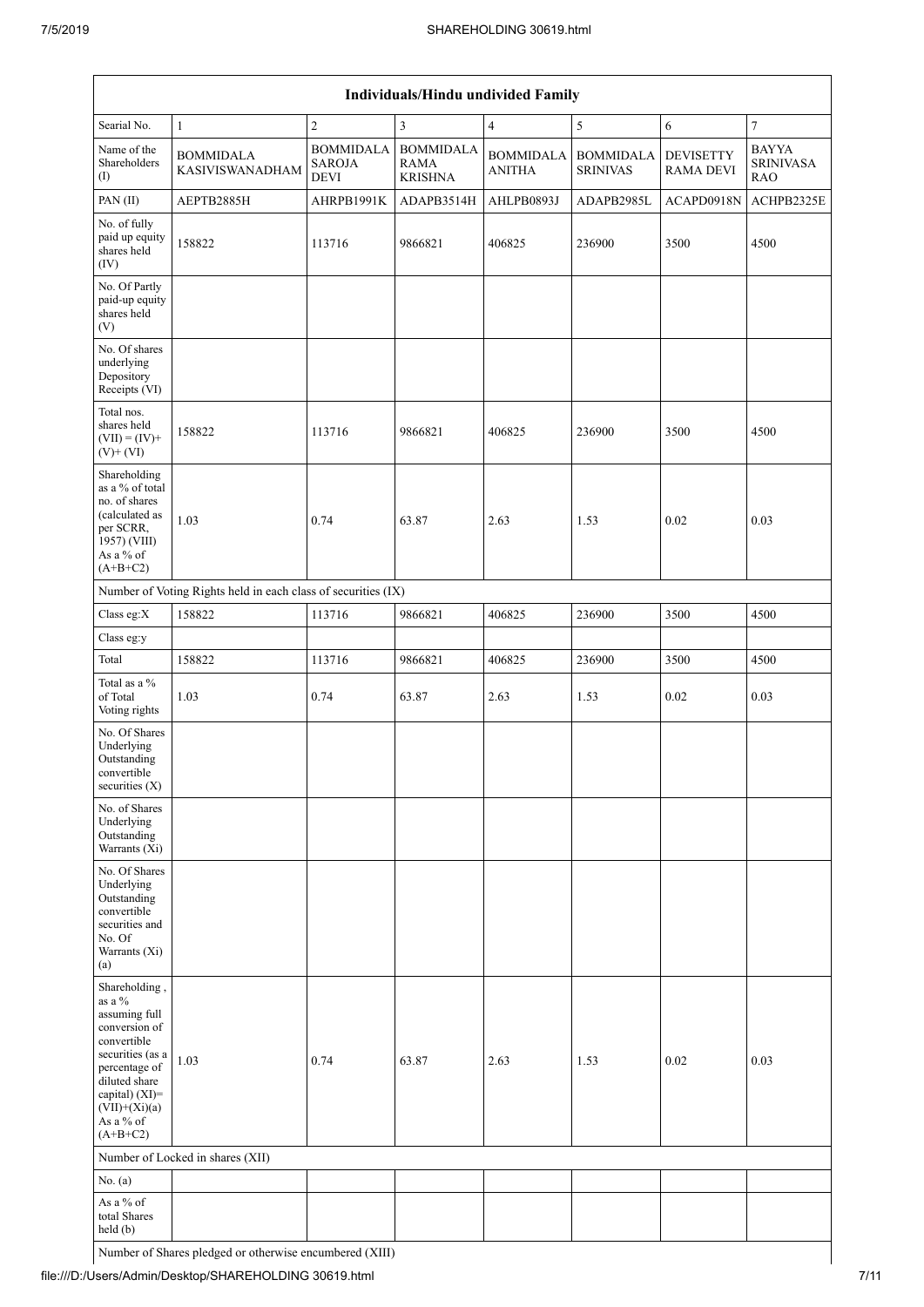| No. $(a)$                                                               |                              |          |          |          |          |                   |                   |
|-------------------------------------------------------------------------|------------------------------|----------|----------|----------|----------|-------------------|-------------------|
| As a $%$ of<br>total Shares<br>held(b)                                  |                              |          |          |          |          |                   |                   |
| Number of<br>equity shares<br>held in<br>dematerialized<br>form $(XIV)$ | 158822                       | 113716   | 9866821  | 406825   | 236900   | 3500              | 4500              |
|                                                                         | Reason for not providing PAN |          |          |          |          |                   |                   |
| Reason for not<br>providing<br>PAN                                      |                              |          |          |          |          |                   |                   |
| Shareholder<br>type                                                     | Promoter                     | Promoter | Promoter | Promoter | Promoter | Promoter<br>Group | Promoter<br>Group |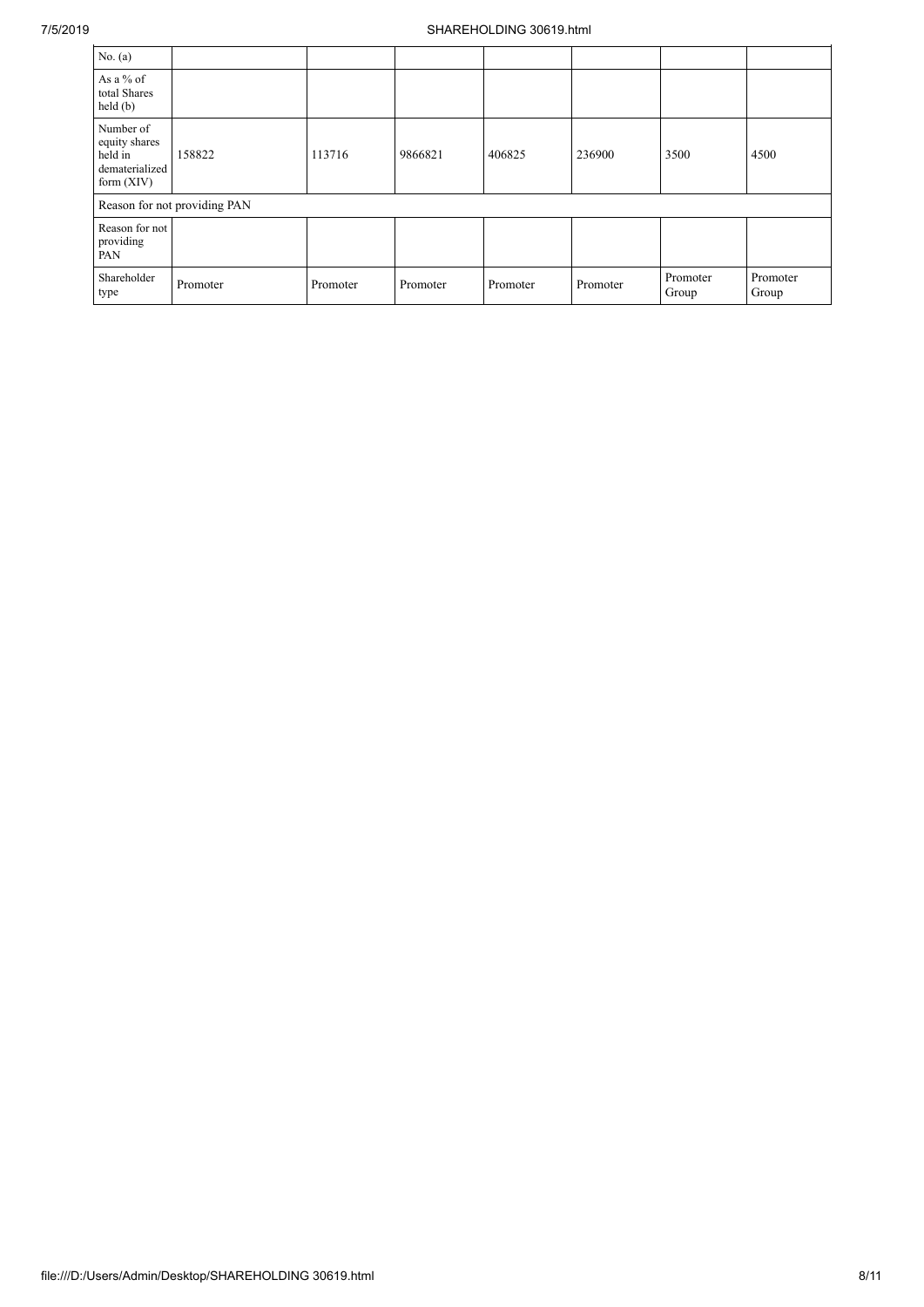| Individuals/Hindu undivided Family                                                                                                                                                       |                                                               |                                     |                                   |                       |                          |  |  |  |  |
|------------------------------------------------------------------------------------------------------------------------------------------------------------------------------------------|---------------------------------------------------------------|-------------------------------------|-----------------------------------|-----------------------|--------------------------|--|--|--|--|
| Searial No.                                                                                                                                                                              | 8                                                             | 9                                   | 10                                | 11                    |                          |  |  |  |  |
| Name of the<br>Shareholders (I)                                                                                                                                                          | <b>PITCHAN</b><br><b>PULIKONDA</b>                            | <b>POLISETTY</b><br><b>GNANADEV</b> | POLISETTY EKNADHA<br><b>GUPTA</b> | B<br><b>RAJESWARI</b> | Click here to go<br>back |  |  |  |  |
| PAN(II)                                                                                                                                                                                  | ADKPP7277R                                                    | AENPP0508F                          | AAGHP3061E                        | BAAPB0667H            | Total                    |  |  |  |  |
| No. of fully paid<br>up equity shares<br>held (IV)                                                                                                                                       | 5000                                                          | 14200                               | 5000                              | 5000                  | 10820284                 |  |  |  |  |
| No. Of Partly paid-<br>up equity shares<br>held(V)                                                                                                                                       |                                                               |                                     |                                   |                       |                          |  |  |  |  |
| No. Of shares<br>underlying<br>Depository<br>Receipts (VI)                                                                                                                               |                                                               |                                     |                                   |                       |                          |  |  |  |  |
| Total nos. shares<br>held $(VII) = (IV) +$<br>$(V)$ + $(VI)$                                                                                                                             | 5000                                                          | 14200                               | 5000                              | 5000                  | 10820284                 |  |  |  |  |
| Shareholding as a<br>% of total no. of<br>shares (calculated<br>as per SCRR,<br>1957) (VIII) As a<br>% of $(A+B+C2)$                                                                     | 0.03                                                          | 0.09                                | 0.03                              | 0.03                  | 70.04                    |  |  |  |  |
|                                                                                                                                                                                          | Number of Voting Rights held in each class of securities (IX) |                                     |                                   |                       |                          |  |  |  |  |
| Class eg: $X$                                                                                                                                                                            | 5000                                                          | 14200                               | 5000                              | 5000                  | 10820284                 |  |  |  |  |
| Class eg:y                                                                                                                                                                               |                                                               |                                     |                                   |                       |                          |  |  |  |  |
| Total                                                                                                                                                                                    | 5000                                                          | 14200                               | 5000                              | 5000                  | 10820284                 |  |  |  |  |
| Total as a % of<br><b>Total Voting rights</b>                                                                                                                                            | 0.03                                                          | 0.09                                | 0.03                              | 0.03                  | 70.04                    |  |  |  |  |
| No. Of Shares<br>Underlying<br>Outstanding<br>convertible<br>securities $(X)$                                                                                                            |                                                               |                                     |                                   |                       |                          |  |  |  |  |
| No. of Shares<br>Underlying<br>Outstanding<br>Warrants (Xi)                                                                                                                              |                                                               |                                     |                                   |                       |                          |  |  |  |  |
| No. Of Shares<br>Underlying<br>Outstanding<br>convertible<br>securities and No.<br>Of Warrants (Xi)<br>(a)                                                                               |                                                               |                                     |                                   |                       |                          |  |  |  |  |
| Shareholding, as a<br>% assuming full<br>conversion of<br>convertible<br>securities (as a<br>percentage of<br>diluted share<br>capital) (XI)=<br>$(VII)+(Xi)(a)$ As a<br>% of $(A+B+C2)$ | 0.03                                                          | 0.09                                | 0.03                              | 0.03                  | 70.04                    |  |  |  |  |
| Number of Locked in shares (XII)                                                                                                                                                         |                                                               |                                     |                                   |                       |                          |  |  |  |  |
| No. (a)                                                                                                                                                                                  |                                                               |                                     |                                   |                       |                          |  |  |  |  |
| As a % of total<br>Shares held (b)                                                                                                                                                       |                                                               |                                     |                                   |                       |                          |  |  |  |  |
|                                                                                                                                                                                          | Number of Shares pledged or otherwise encumbered (XIII)       |                                     |                                   |                       |                          |  |  |  |  |
| No. (a)                                                                                                                                                                                  |                                                               |                                     |                                   |                       |                          |  |  |  |  |
| As a % of total<br>Shares held (b)                                                                                                                                                       |                                                               |                                     |                                   |                       |                          |  |  |  |  |
| Number of equity<br>shares held in<br>dematerialized<br>form (XIV)                                                                                                                       | 5000                                                          | 14200                               | 5000                              | 5000                  | 10820284                 |  |  |  |  |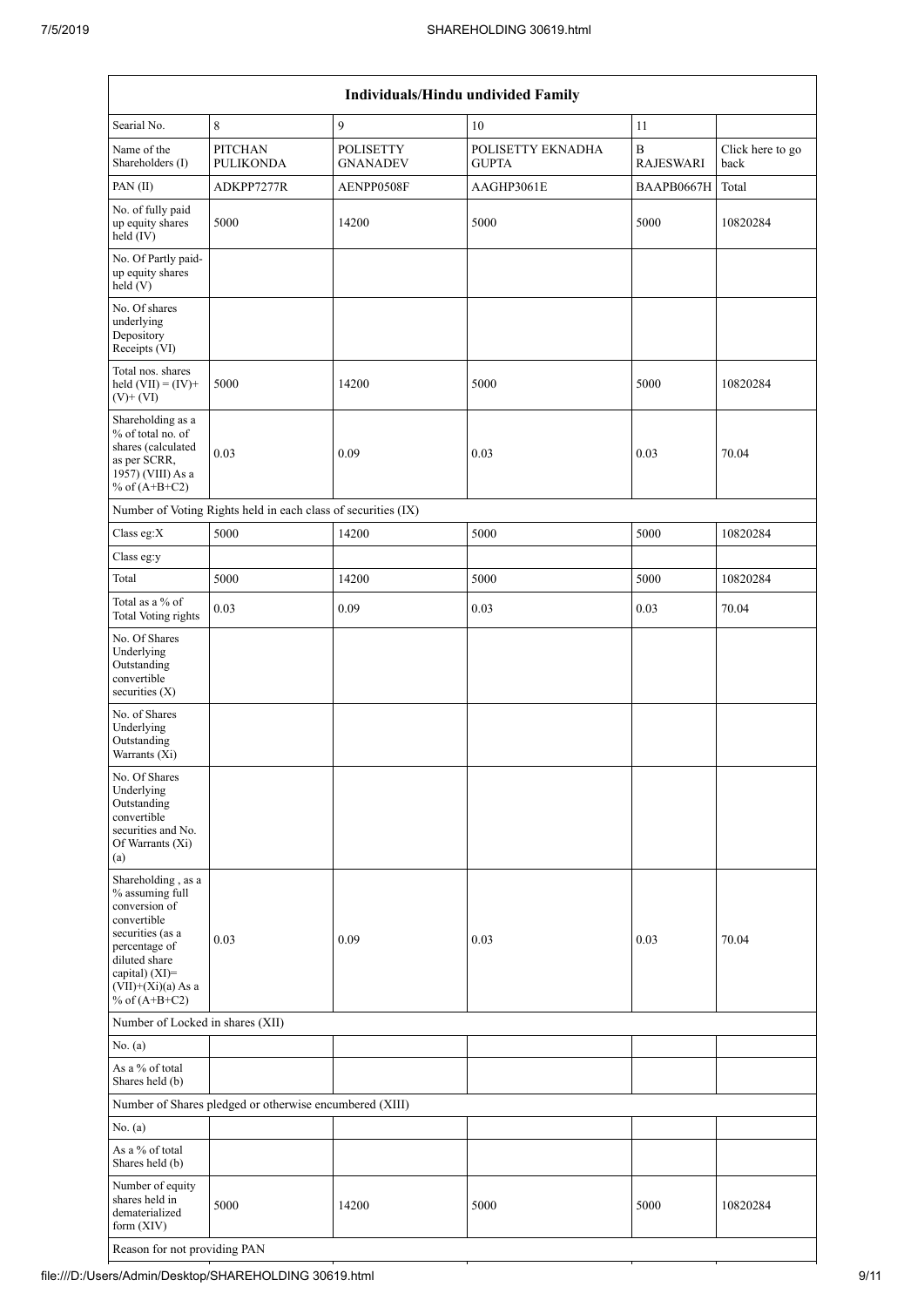| Reason for not<br>providing PAN |                |                |                |                   |  |
|---------------------------------|----------------|----------------|----------------|-------------------|--|
| Shareholder type                | Promoter Group | Promoter Group | Promoter Group | Promoter<br>Group |  |